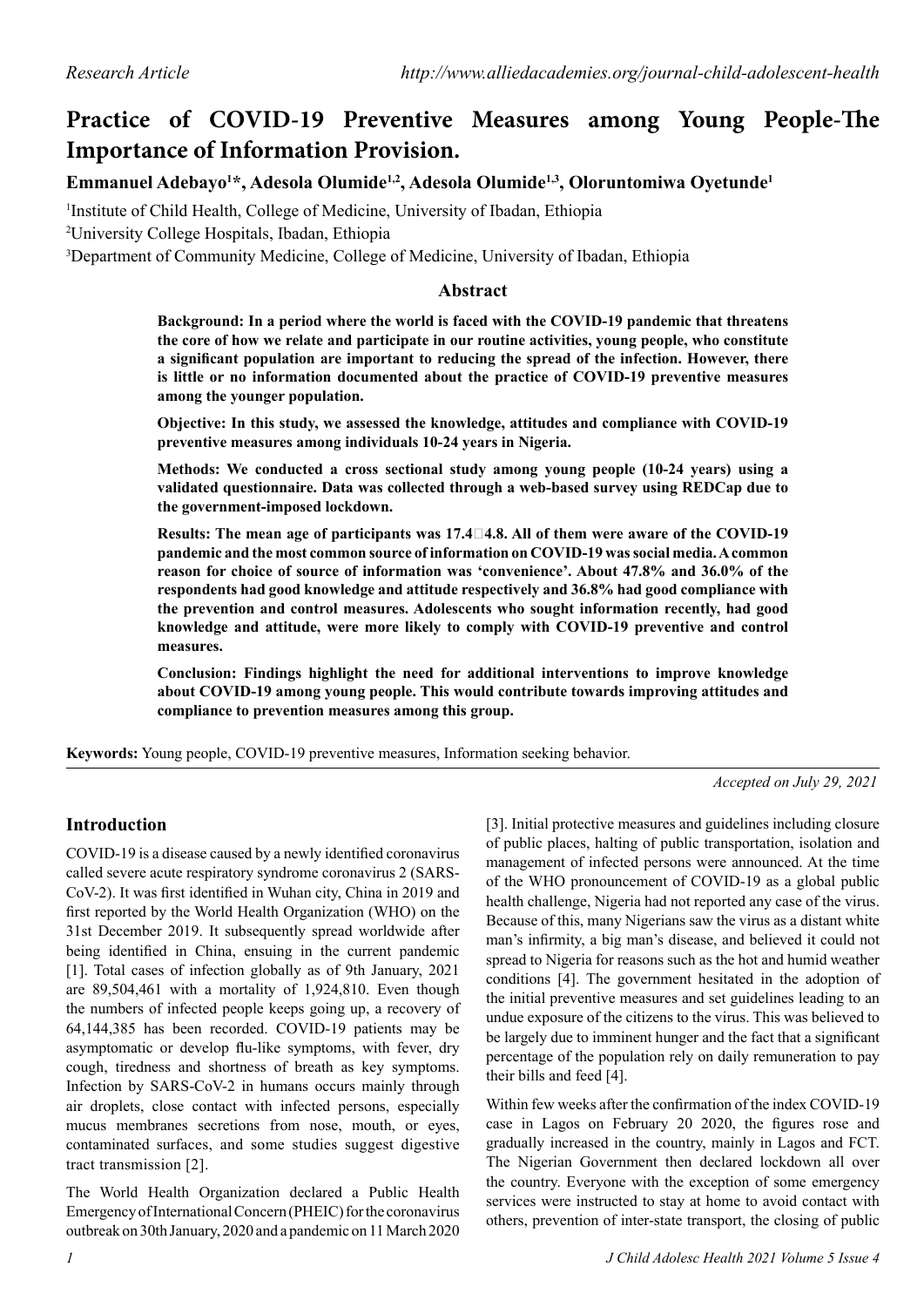*Citation: Adebayo E, Olumide A, Adebayo A, et al. Practice of COVID-19 Preventive Measures among Young People-The Importance of Information Provision. 2021;5(4):1-9*

spaces (such as religious centres, markets, cinemas, schools etc), and isolation and care of infected people and suspected cases [5].

These preventive measures brought about changes in general daily activities affecting all age groups. For the adults, it looked like a time to take a break from their regular work life and have some family time. For the young people however, it was hard to accept, as they could not go to school and meet with their friends. Usually, young people spend much of their time in school or other social contexts, such as churches/mosques and recreational spaces [6]. Due to the lockdown, they had to compulsorily stay at home, all day for months, confined to physical relationships mostly with adults that they live with while relationships with peers were maintained mostly online.

Young peoples' perception of the virus was greatly influenced by the adults they lived with and the information they get online [7]. The prolonged online presence exposed adolescents to all kinds of positive and negative information shared on social media platforms, for example, misinformation concerning the source of the virus, fake cures etc. Anecdotal reports show that some young people were exposed to or lived with adults who believed all they needed to do to stay safe was pray and participate in spiritual activities. All these could have influenced their search for information on COVID-19 and consequently, their practice of stipulated preventive measures.

Beyond enforcing lockdown, government agencies, nongovernmental and not-for-profit organizations provided information on COVID-19 and preventive and control measures for COVID-19. This information was provided on government dedicated websites and also on social media platforms. According to research findings on information seeking behaviours, young people are more likely to skim information available as compared to actively engaging the information [8–10]. That is, young people may be more likely to seek for information through social media as compared to the government dedicated websites. Hence the importance of providing specific and targeted information for young people. Although, young people have been assumed to be vast in ability to use mobile technology for information, studies also show that there are variations in these ability and skills [11] and that young people will rather conduct a 'surface level' research than an in-depth analysis and engagement [9]. Also, anecdotal reports have shown that young people feel less vulnerable to COVID-19, therefore they may be less likely to take preventive and control measures seriously. However, there are few studies that have considered the knowledge, attitude and compliance to COVID-19 preventive methods among young people. A study in the Northern part of Nigeria reported that young people were likely to seek information on COVID-19 via social media as compared to via dedicated government websites [7].

To ensure the ultimate success of the lockdown, the acceptance and practice of individuals to the preventive measures is important, individuals are more likely to be compliant with measures if they believe they may be susceptible to the disease [12]. There have been studies that measured the knowledge, attitude and practice of Nigerians towards COVID-19. A public opinion poll conducted by NOIPolls reports the knowledge and perception of Nigerians towards COVID-19. This poll revealed that about 86% of Nigerians were aware of COVID-19, 26% believed they were immune to COVID-19 and 50% had information on how to protect themselves [13]. In this poll, adolescents younger than 18years (10-17years) were not captured, therefore we do not know the perception, attitude and knowledge levels among this population. A study of adolescents' attitude towards COVID-19 and their perception of the measures implemented (such as social/physical distancing) may help in planning better responses targeted at adolescents and young people during a period like this. Therefore, this study assessed knowledge, attitudes and compliance with COVID-19 preventive measures among individuals 10-24 years in Ibadan, Oyo state, Nigeria

#### **Materials and Methods**

#### *Study design and population*

This was a cross sectional study conducted among young people (10-24 years). Data was collected through a web-based survey due to the government-imposed lockdown. The study was restricted to young people in Ibadan. The survey was opened for a period of three weeks from June 15, 2020 to July 3rd, 2020.

#### *Data collection procedure*

The authors designed a semi-structured questionnaire on REDCap for data collection. A link was generated from REDCap and was sent out to invite participants through existing WhatsApp groups for adolescents and young people, twitter pages and Instagram posts. The questionnaire was preceded by a brief introduction to the purpose of the study, a declaration of confidentiality and a declaration of willingness to participate in the study. A total of 442 potential respondents were approached via WhatsApp groups. Of this number, 223 filled the questionnaire, giving a response rate of 50.5%. However, only 136 forms were eligible to be included in this analysis. For a form to be included in the analysis, respondent had to have completely answered all questions on knowledge, attitude and practice of COVID-19 prevention.

#### *Measures and data management*

Socio-demographic characteristics of respondents including gender, age, educational level, type of school, family wealth, living arrangement, and family type. Measures for Knowledge, attitude and practice were adapted from an existing study [14]. Respondents' knowledge, of COVID-19 was measured through a 12-item scale. For respondents' knowledge of COVID-19, each correct response was scored "1" while each incorrect response attracted a score of zero. A composite score was computed by adding the scores for each respondent across the items. The minimum and maximum knowledge scores that could be obtained were 0 and 12. The knowledge of respondents was then dichotomized as 'poor' and 'good' knowledge. Poor knowledge was a score of between 0 and 9, while good knowledge was a score of 10 and above.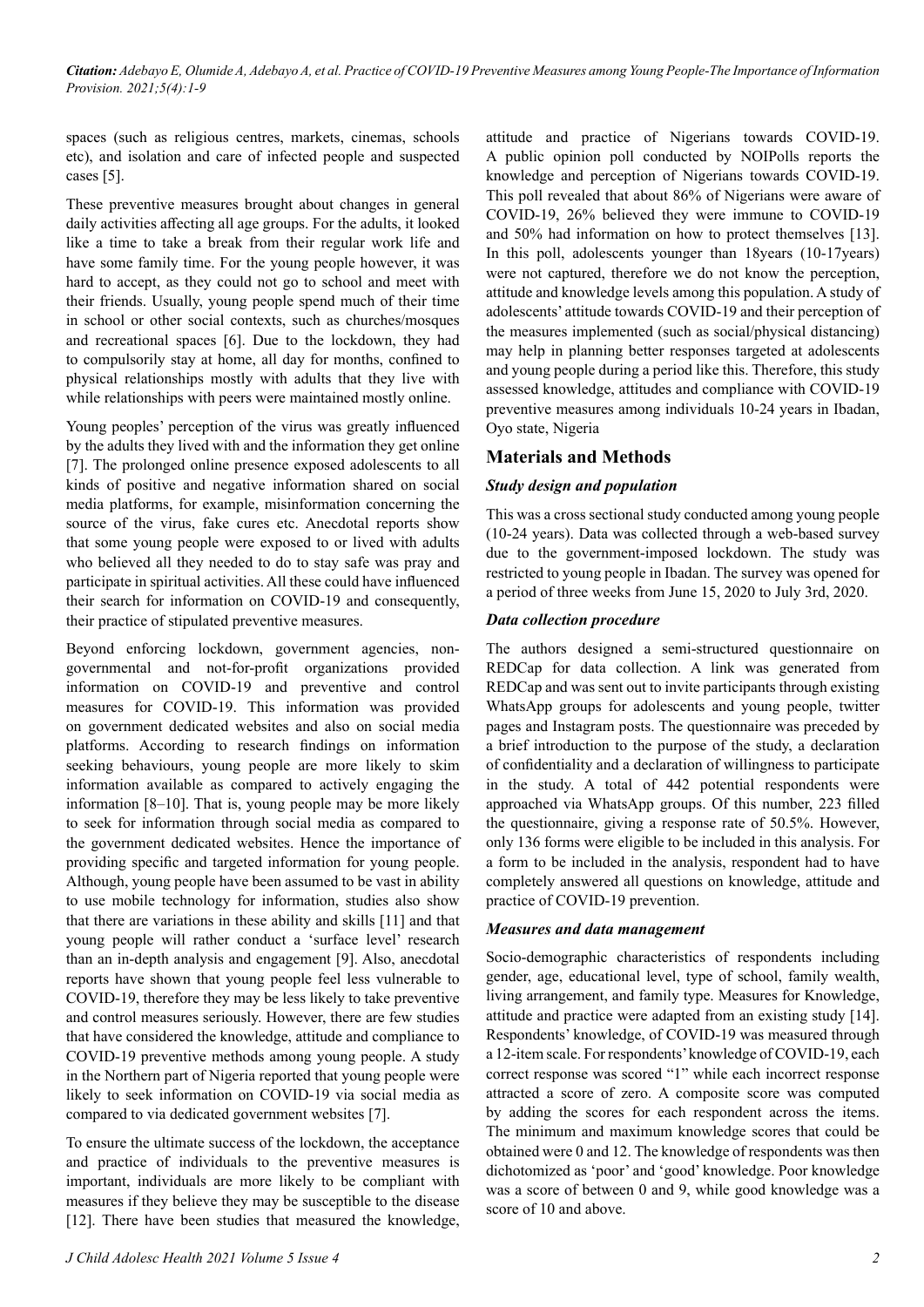Respondents' attitude towards COVID-19 control measures were measured using a 6-item instrument with each item measured on a Likert scale that ranged from 0 and 3 (strongly disagree, disagree, agree, strongly agree), A composite score was also computed for attitude with minimum and maximum obtainable scores of 0 and 18 respectively. Attitude was then dichotomized into poor attitude (0-10) and good attitude (11-18).

Respondents' COVID-19 prevention practices were assessed using a 5-item instrument with responses to each question measured on a scale between 0 and 2 (Never, sometimes, and always). A composite score was computed for practice with a minimum and maximum score of 0 and 10 respectively for practice. Practice was also dichotomized into poor practice (0- 6) and good practice (7-10) using the respondents' mean score as the cut-off point. Practice was the major outcome measure for this study.

Other variables measured included respondents' information seeking behaviour. Young people were asked if they had ever sought for information on COVID-19, and if they had sought for information in the recent week. Respondents' sources of information and reasons for searching for information from those sources was also reported.

#### *Analysis*

The forms marked as 'completed' were downloaded from REDCap [15] and exported to SPSS version 23. Data analysis comprised of descriptive statistics including frequency distribution, percentages and mean scores. Bivariate analysis including chi-square was conducted to test association between socio-demographic variables and the outcome measure (practice or compliance). Binary logistic regressions analysis was conducted to identify related factors at significance level of  $p<0.05$ .

# *Ethics*

Ethical approval was obtained from Oyo State Ethics Review Committee and consent statement was included in the questionnaire only those ticking yes could proceed to fill the questionnaire. Adolescents younger than 18years were to request a parent to click on the consent button before proceeding to the survey.

# **Results**

#### *Socio-demographic characteristics of respondents*

Table 1 shows the socio-demographic characteristics of respondents. The average age of respondents was  $17.4 \pm 4.8$ years with more of the respondents (47.1%) between the ages of 20-24years. More than half (61.8%) of the respondents were females. About 39.7% were secondary school students while others had completed secondary school. Among adolescents who indicated they were currently in secondary schools; an equal proportion were from public and private schools and 46.3% had access to online classes. As regards family characteristics, majority (91.2%) were from a monogamous home, more than half (56.6%) perceived that their family wealth was same as others and about 74.3% lived with both parents.

## *Information seeking about COVID-19*

Table 2 shows the pattern of information seeking about COVID-19 among respondents. About 73.9% of the respondents had ever searched for information about COVID 19, while about 52.5% of these had recently (that is within two weeks preceding the data collection date) sought for information on COVID-19. As regards source of information, 63.4% obtained information from different social media platforms. Social media sources consulted by respondents included Twitter, Facebook and WhatsApp. Twitter (40.4%) was the most consulted social

| <b>Variables</b>            |                      | Frequency (%) |                       |
|-----------------------------|----------------------|---------------|-----------------------|
|                             | Male                 | 52 (38.2)     |                       |
| Gender                      | Female               | 84 (61.8)     |                       |
|                             | $7 - 14$             | 42 (30.9)     |                       |
| Age                         | $15-19$              | 30(22.1)      |                       |
|                             | $20 - 24$            | 64 (47.1)     |                       |
|                             | Secondary school     | 54 (39.7)     |                       |
|                             | Tertiary institution | 51 (37.5)     |                       |
| <b>Educational level</b>    | Post tertiary (NYSC) | 17(12.5)      | Mean = $17.4 \pm 4.8$ |
|                             | Postgraduate         | 9(6.6)        |                       |
|                             | Awaiting admission   | 5(3.7)        |                       |
|                             | Public sec school    | 27(50.0)      |                       |
| Type of school              | Private sec school   | 27(50.0)      |                       |
| <b>Online classes</b>       | Yes                  | 25(46.3)      |                       |
|                             | No                   | 29(53.7)      |                       |
|                             | Same as others       | 77 (56.6)     |                       |
| Perception of family wealth | Better than others   | 58 (42.6)     |                       |
|                             | Worse than others    | 1(0.7)        |                       |
| Living arrangement          | Both parents         | 101(74.3)     |                       |
|                             | Single parent        | 19(14.0)      |                       |
|                             | Guardian             | 16(11.8)      |                       |
|                             | Monogamous           | 124 (91.2)    |                       |
| <b>Family type</b>          | Polygamous           | 12(8.8)       |                       |

*Table 1. Socio-demographic characteristics.*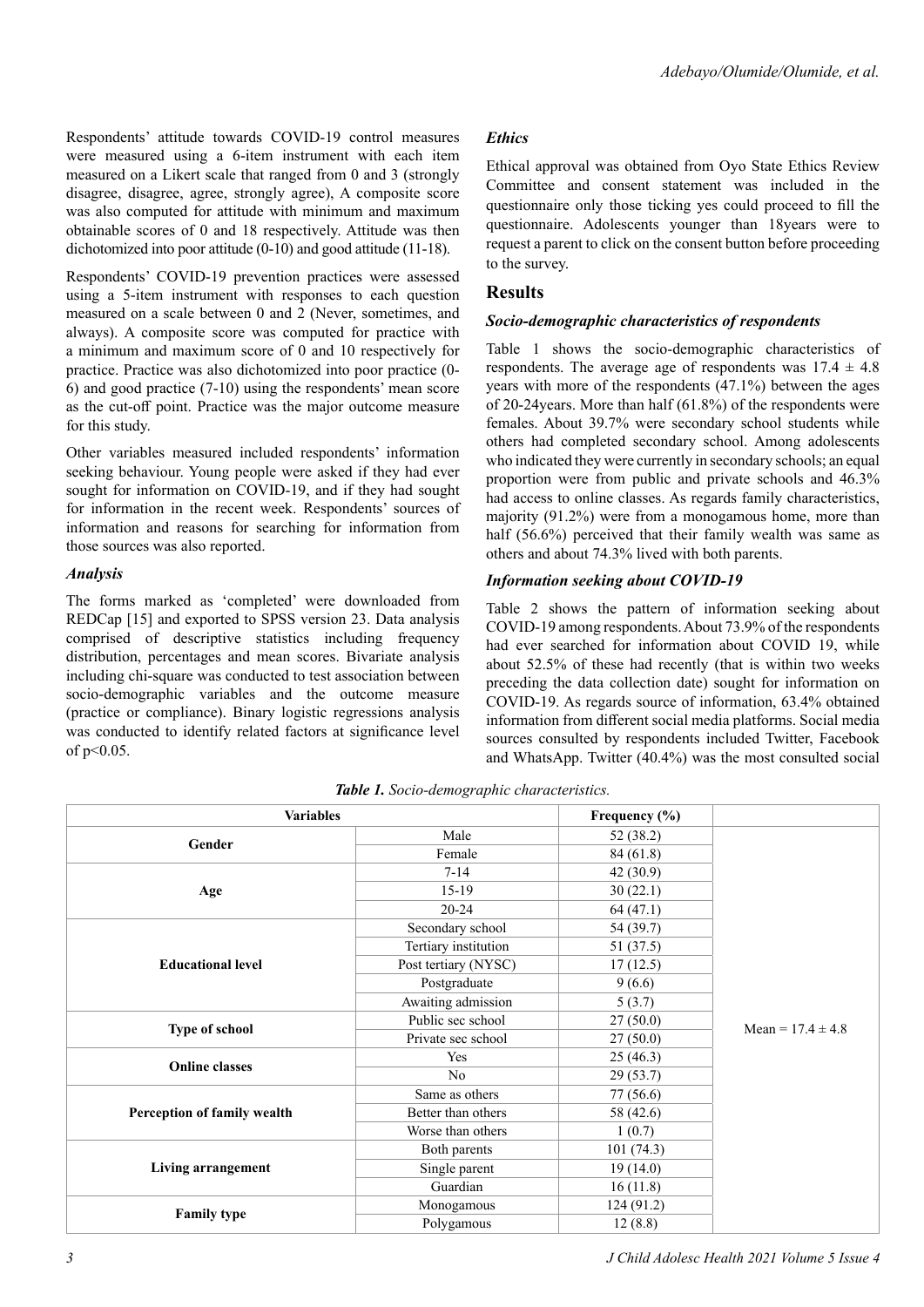*Citation: Adebayo E, Olumide A, Adebayo A, et al. Practice of COVID-19 Preventive Measures among Young People-The Importance of Information Provision. 2021;5(4):1-9*

media platform. When asked why they consulted their individual sources for COVID-19 information, about 37.7% and 29.5% of the respondents, declared that convenience and accuracy respectively, were the reasons they consulted the platforms for information.

#### *Knowledge, attitude and practice of COVID-19 prevention and control methods*

Table 3 presents respondents' knowledge, attitude and practice. Slightly less than half (47.8%) of the respondents had good knowledge of COVID-19. About 36.0% of respondents had a positive attitude towards COVID-19. About 36.8% of the respondents had good compliance with COVID-19 prevention and control measures. Table 4 presents factors associated with practice of COVID-19 preventive and control measures. Seeking information recently, knowledge and attitude were factors significantly associated with the practice of COVID-19 preventive measures among the respondents. Individuals with good knowledge and attitude were more likely to have good practice of COVID-19 preventive measures. Table 5 presents multivariate analysis of factors associated with the practice of COVID-19 preventive measures among young people. Recent search for information remained a significant factor for practice. Young people who had sought for information on COVID-19 within 2weeks prior to data collection, were 3 times more likely to practice COVID-19 preventive measures as compared to those who did not (AOR-2.9, CI: 1.05-7.90).

#### **Discussion**

This study reported young people's knowledge, attitudes and practice of COVID-19 prevention and control measures during the lockdown period. About 47.8% and 36.0% of the respondents had good knowledge and attitude respectively and 36.8% of the respondents had good practice of the prevention and control measures. Young people who sought for information 2 weeks prior to data collection were more likely to report good COVID-19 prevention and control practices.

In this study, although 73.9% of the respondents had accessed

| <b>Variables</b>                         |                                 | Frequency (%) |
|------------------------------------------|---------------------------------|---------------|
|                                          | Yes                             | 61(73.9)      |
| <b>Ever sought information</b>           | N <sub>o</sub>                  | 22(26.1)      |
| Recently <sup>1</sup> sought information | Yes                             | 32(52.5)      |
|                                          | N <sub>o</sub>                  | 29(47.5)      |
|                                          | Social media                    | 52(63.4)      |
| <b>Sources of information</b>            | Parents                         | $-18.3$       |
|                                          | Specific websites               | 13(15.9)      |
|                                          | Friends                         | 2(2.4)        |
|                                          | Twitter                         | 21(40.4)      |
|                                          | Facebook                        | 10(19.2)      |
| <sup>@</sup> Social media sources        | WhatsApp                        | 9(17.3)       |
|                                          | Instagram                       | 9(17.3)       |
|                                          | Telegram                        | 3(5.8)        |
|                                          | Google search                   | 7(53.8)       |
| <b>Websites</b>                          | NCDC website                    | 3(23.1)       |
|                                          | WHO website                     | 2(15.4)       |
|                                          | News website                    | 1(7.7)        |
|                                          | Convenience <sup>2</sup>        | 23(37.7)      |
|                                          | Accuracy <sup>3</sup>           | 18(29.5)      |
|                                          | Adequacy/variety of information | 8(13.1)       |
| <b>Reasons for choice of source</b>      | Confidence/trust                | 4(6.6)        |
|                                          | Friends                         | 3(4.9)        |
|                                          | Interesting                     | 3(4.9)        |
|                                          | Cheap                           | 2(3.3)        |

*Table 2. Information about COVID-19.*

1Recent refers to within the past two weeks prior to data collection. 2Convinience as a theme included accessible, quick, easy to use, relatable and readily available. 3Accuracy as a theme included validated, reliable, updated regularly and credible. 2,3These were derived from the quantification of qualitative (open-ended) questions).

*Table 3. Knowledge, attitude and practice of COVID-19 prevention and control methods.*

| <b>Variables</b> |      | Frequency $(\% )$ |
|------------------|------|-------------------|
| Knowledge        | Good | 65(47.8)          |
|                  | Poor | 71(52.2)          |
| <b>Attitude</b>  | Good | 49(36.0)          |
|                  | Poor | 87(64.0)          |
| Practice         | Good | 50(36.8)          |
|                  | Poor | 86 (63.2)         |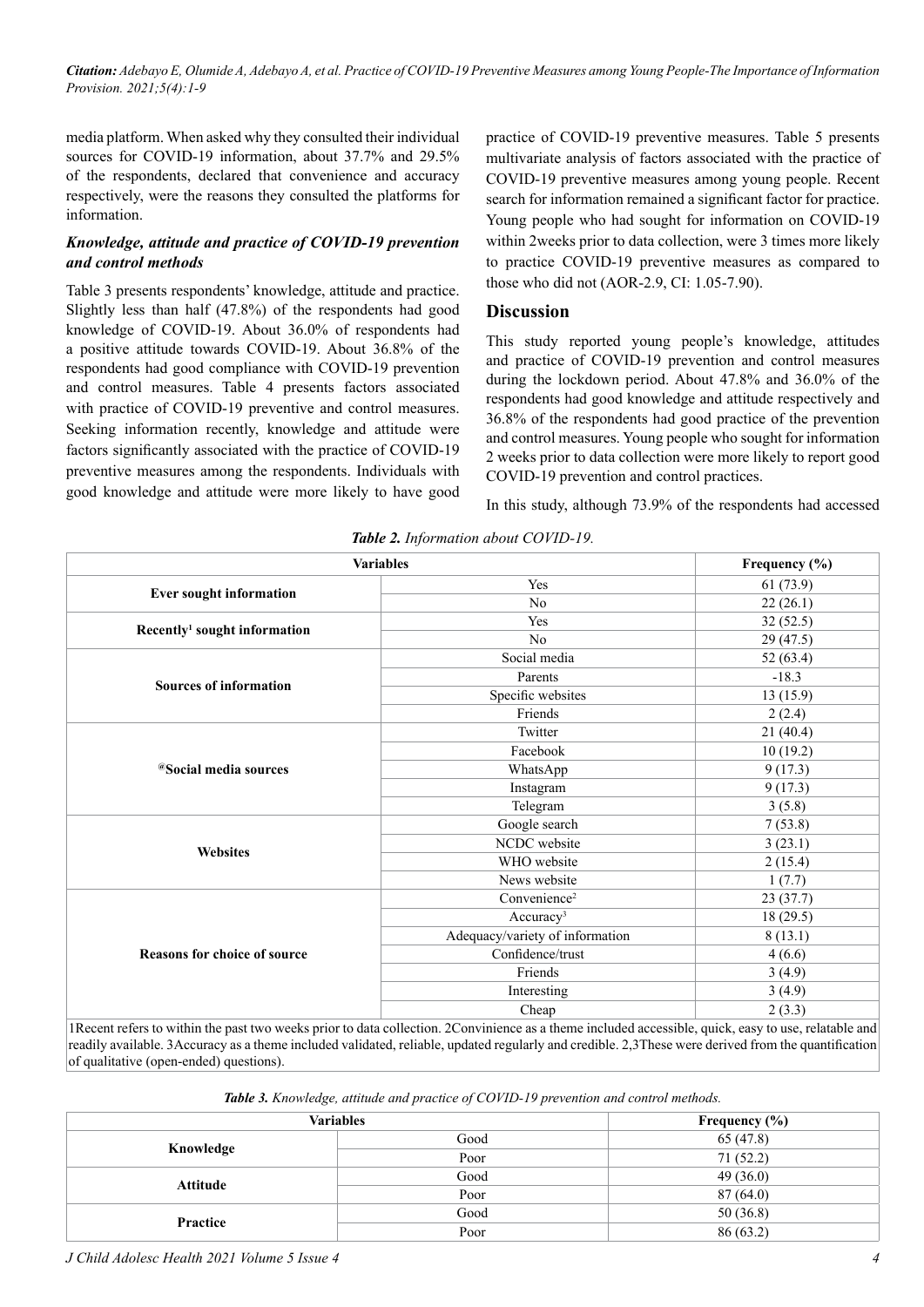| <b>Factors</b>       | Practice                           |         |  |
|----------------------|------------------------------------|---------|--|
|                      | Good (%)                           | p-value |  |
|                      | <b>Sex</b>                         |         |  |
| Male                 | 17(32.7)                           | 0.47    |  |
| Female               | 33 (39.3)                          |         |  |
|                      | Age                                |         |  |
| $10 - 14$            | 15(35.7)                           |         |  |
| 15-19                | 9(30.0)                            | 0.59    |  |
| 20-24                | 26(40.6)                           |         |  |
|                      | <b>Educational level</b>           |         |  |
| Secondary school     | 17(31.5)                           | 0.83    |  |
| Tertiary school      | 22(43.1)                           |         |  |
| Postgraduate         | 3(33.3)                            |         |  |
| Awaiting admission   | 2(40.0)                            |         |  |
| Post tertiary (NYSC) | 6(35.3)                            |         |  |
|                      | Type of sec school                 |         |  |
| Private              | 10(37.0)                           | 0.56    |  |
| Public               | 7(25.9)                            |         |  |
|                      | <b>Online classes</b>              |         |  |
| Yes                  | 10(40.0)                           | 0.25    |  |
| N <sub>0</sub>       | 7(24.1)                            |         |  |
|                      | <b>Family wealth</b>               |         |  |
| Same as others       | 28 (36.4)                          |         |  |
| Better than others   | 21 (36.2)                          | 0.55    |  |
| Worse than others    | 1(100)                             |         |  |
|                      | <b>Living arrangement</b>          |         |  |
| Both parents         | 34 (33.7)                          |         |  |
| Single parents       | 9(47.4)                            | 0.43    |  |
| Guardian             | 7(43.8)                            |         |  |
|                      | <b>Family type</b>                 |         |  |
| Monogamous           | 43 (34.7)                          | 0.12    |  |
| Polygamous           | 7(58.3)                            |         |  |
|                      | Sought information - Ever          |         |  |
| Yes                  | 38 (62.3)                          | 0.21    |  |
| No                   | 10(45.5)                           |         |  |
|                      | <b>Sought information - Recent</b> |         |  |
| Yes                  | 25(73.5)                           |         |  |
| N <sub>o</sub>       | 23 (46.9)                          | $0.02*$ |  |
| Knowledge            |                                    |         |  |
| Poor                 | 14 (19.7)                          |         |  |
| Good                 | 36(55.4)                           | $0.00*$ |  |
|                      | <b>Attitude</b>                    |         |  |
| Poor                 | 19 (21.8)                          | $0.00*$ |  |
| Good                 | 31(63.3)                           |         |  |

*Table 4. Factors associated with knowledge, attitude and practice.*

information on COVID-19, less than half had good general knowledge of COVID-19. A plausible explanation for this may be the development of young people's information seeking behaviour [8]. Young people are generally assumed to be experts when it comes to the use of mobile technology and are adept in finding information and using information as long as it is provided online. This assumption may have influenced general perceptions of their online-information seeking behaviours and the practice of the proposed behaviour. According to pre and post mobile-era studies, young people are more likely to be interested in 'surface-level' as against in-depth analysis of information [8,9]. The speed of retrieval and rapid assessment of quality are factors that characterize young people's information

|  |  | Table 5. Predictors of practice. |
|--|--|----------------------------------|
|--|--|----------------------------------|

| <b>Variable</b>                                  |           | <b>OR</b>                              | $AOR$ <sup>#</sup>                          |
|--------------------------------------------------|-----------|----------------------------------------|---------------------------------------------|
| Sought information – recent                      |           |                                        |                                             |
| Yes                                              | 25(73.5)  |                                        |                                             |
| N <sub>0</sub>                                   | 23 (46.9) |                                        | 3.1 $(1.22 - 8.09)^*$ 2.9 $(1.05 - 7.90)^*$ |
| Knowledge                                        |           |                                        |                                             |
| Poor                                             | 14(19.7)  | $5.1(2.36-$<br>$10.83$ <sup>***</sup>  | $1.5(0.55-4.18)$                            |
| Good                                             | 36(55.4)  |                                        |                                             |
| <b>Attitude</b>                                  |           |                                        |                                             |
| Poor                                             | 19(21.8)  | $6.2(2.85 -$<br>$13.34$ <sup>***</sup> | $1.6(0.60-4.11)$                            |
| Good                                             | 31(63.3)  |                                        |                                             |
| #Adjusted for age, gender, and educational level |           |                                        |                                             |

seeking behaviours [9]. That is, young people will likely seek information through an easily accessible platform that gives information swiftly and can be proclaimed trustworthy through a brisk assessment of the information. Young people have been said to lack the critical and analytical skills required to assess information, therefore, although, they rely heavily on search engines, they are more likely to do more of viewing than reading [10]. This may therefore explain why although majority of the young persons in this study sought information, only about a third have good knowledge.

Also, online skills and abilities differ among young people and these abilities influence their access to or willingness to seek information through online or mobile technology [11]. Therefore, young persons with more mobile technology and online skills and abilities may be able to access more information as compared to those who have little or no online skills or abilities.

Young people have also been reported to be more likely to seek information on-the-go when needed [9]. The increased affordability, mobility and ease of access to information provided by smartphones have amplified the 'just-in-time' information seeking behaviour among young people and reduced the need for in-depth analysis of accessed information. In this study, more of the respondents reported convenience (that is, accessible, quick, easy to use, relatable and readily available) as a major reason why they selected their source of information.

The assumptions around how savvy young people are with the use of mobile technologies and their use and access to the internet may have influenced the provision of information for young people in times such as this. An assumption that once an information is available on a website or on social media, it will be accessed by young people without considering their ability to engage the provided information, is an error that needs to be corrected if adequate and relatable information is to be provided to young people especially as regarded issues such as COVID-19.

The above may also explain why more young people in this study sought information via social media as compared to government dedicated websites. Other studies have also reported similar findings. A study among 10-25year olds in Asia revealed that young people mostly accessed information via social media as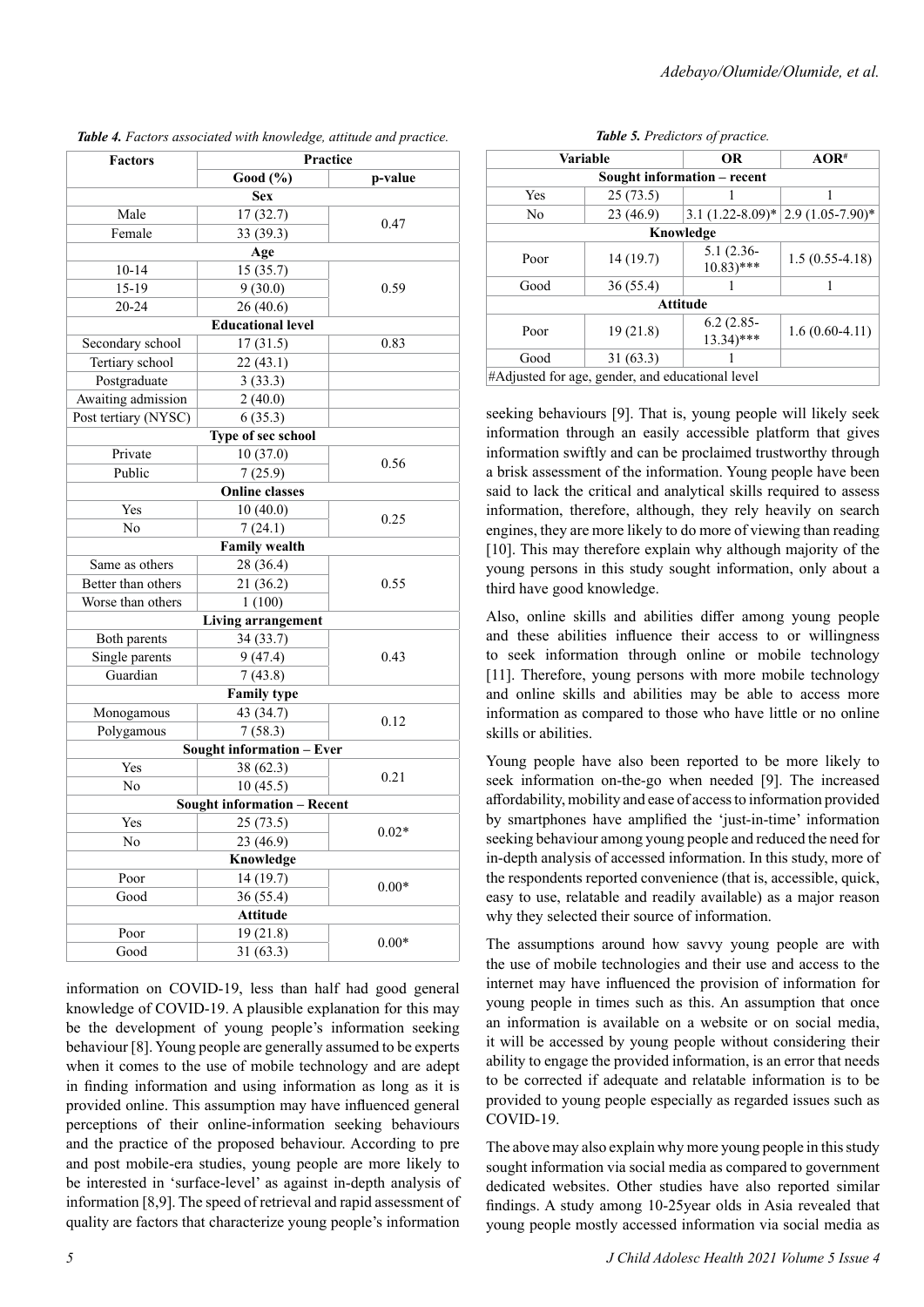*Citation: Adebayo E, Olumide A, Adebayo A, et al. Practice of COVID-19 Preventive Measures among Young People-The Importance of Information Provision. 2021;5(4):1-9*

against official government site for COVID-19 information [16]. Another study conducted in Northern Nigeria revealed similar findings. Most of the respondents reported social media as their major source of information on COVID-19 [7]. It is however difficult to conclude that the information from social media in this study were not from government social media handles as most of the government agencies providing information on COVID-19 were also active on social media during this period. All we can say is that young persons will rather obtain information from social media as compared to websites.

Creating short easily accessible information through social media may be a good approach to providing young people with needed information. However, ensuring engagement with information to positively influence practice of this information is also as important as ensuring the information is accessible. Given the likelihood of surface-level engagement with information, young people require information that is targeted, specific and tailored towards their needs. Providing transparent and factual information that encourages public engagement and participation has been suggested as a way to improve practice of COVID-19 preventive measure within the population [17,18].

In this study, the practice of COVID-19 preventive measures among young people was low. The knowledge of COVID-19, attitude towards known preventive measures and intentional search for information were significantly associated factors for the practice of COVID-19 preventive measures among young people. The better the knowledge and attitude of young people, the better their practice. This study also reported low knowledge and poor attitude towards COVID-19 preventive measures. Hence the low practice reported. In a similar study, a low level of understanding of crucial preventive measures of COVID-19 was reported among young people [16]. Another study among the general population reported a similarly poor knowledge attitude and practice of COVID-19 preventive measures, especially among young people [17]. However, a study among older population in Nigeria (18-35years) revealed a better knowledge and attitude among respondents [7]. Another study among young people with Type 1 Diabetes Mellitus also showed that young people with specific conditions may be more likely to practice COVID-19 safety measures [19].

The relationship between level of information an individual has and understands and their practice of a health promoting behaviour has been greatly researched over the years and the findings that more knowledge equals better practice have largely remained unchanged despite the significant changes in the conditions of livelihood and access to health services. According to the health belief model, for an individual to adopt a recommended behaviour, the benefits of the proposed actions must be perceived as outweighing the perceived barriers to the proposed actions. That is, an individual's perceived benefit of action must outweigh their perceived severity and susceptibility [12]. This is to say that to provide an information that is targeted at ensuring young people's practice of COVID-19 is improved, the suggested action must be communicated in such a way that they see that it is worth it. As earlier mentioned, short, precise messaging on social media may provide this motivation for adolescents. Earlier studies on other topics of interest among adolescents have shown that providing too complicated detailed information for young people may not be effective. For example, in a study about safe-sex, young people reported that scientific information does not articulate closely with everyday practice [20].

Further, information processing paradigm also suggest that the impact of a persuasive communication is mediated through three phases of message processing, namely – attention to message, comprehension of message and acceptance of content. That is, for an individual to be persuaded to imbibe a health promoting behaviour, the message provided must be in such a way that the individual is willing to pay attention to the message, is able to comprehend the content and accepts the content of the message. For young people to be able to adopt information and practices proposed for the prevention of COVID-19, it is important that the information provided is able to catch their attention, that is easily accessible, relatable and readily available – following the findings from this study, it must also be understandable and perceived as important to be accepted.

From the findings of this study, young people are more likely to practice COVID-19 preventive measures with increase in their knowledge and attitude towards the preventive measures. Using these findings, its agreement with other studies, the health belief model and information processing paradigms, we can postulate that the manner of the provision of information is an important factor in improving knowledge and attitude of young people and consequently their practice. However, because individuals are not passive actors in the development of healthy behaviours, it is important to ensure that there is adequate engagement of young people in developing information about their health.

Studies have suggested that honest open dialogue with the public, including young people could improve decision making to practice preventive measures proposed towards reducing the spread of COVID-19. A transparent and factual discussion that includes young people could facilitate their engagement with the information they 'view' on social media and improve the likelihood of practicing proposed preventive measures.

#### **Conclusion**

This study reports that the knowledge, attitude and practice of COVID-19 preventive measures are low among young people. Therefore, it is important that special attention be given to providing targeted and youth friendly information in an easily accessible, relatable and readily available manner. This in turn may improve their practice of proposed measures.

#### **Limitations**

This study used a web-based data collection approach. We acknowledge this as a limitation and thus do not over-generalize our findings. Our findings are however important as they contribute to the currently limited body of knowledge about COVID-19 related knowledge, attitudes and practices among young people. This is important for improving efforts to control the pandemic, especially as the second wave appears to be involving more young people than during the earlier phases of the pandemic.